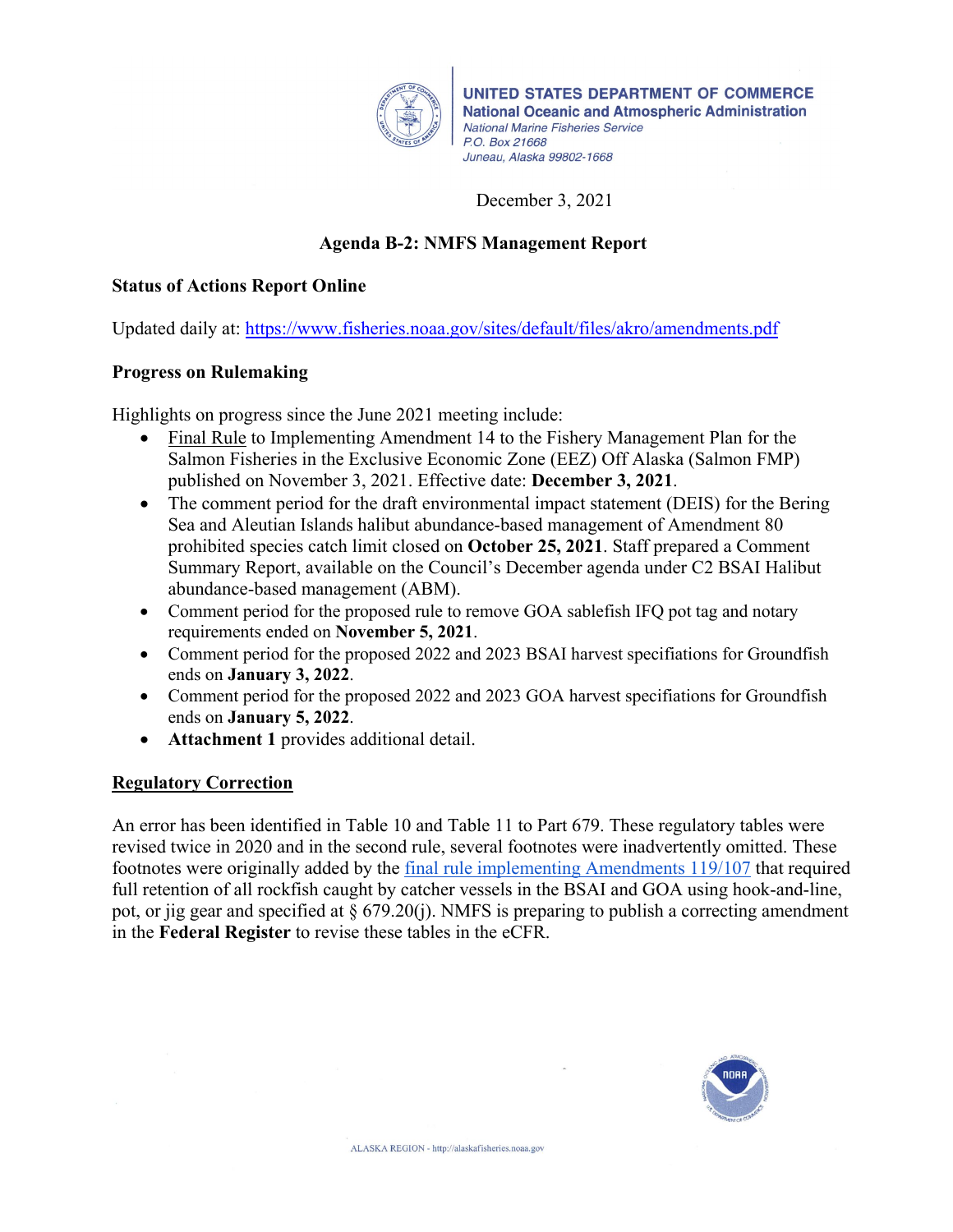## **Observer Provider Insurance – Proposed Rule**

On November 22, 2021, NMFS published a proposed rule to establish a uniform, nationally consistent minimum insurance standard that would apply in regional regulatory programs that authorize an observer provider to deploy a person in any mandatory or voluntary observer program and that specify responsibilities of authorized providers. NMFS has concluded that this action is necessary to clarify the types of insurance that are appropriate to address the financial risks that observer coverage presents in any federally managed fishery that is subject to observer coverage. The proposed rule is available at [https://www.federalregister.gov/d/2021-25367.](https://www.federalregister.gov/d/2021-25367) Comments are invited through **January 21, 2022.**

### **Annual Deployment Plan for Observers and Electronic Monitoring**

The final 2022 Annual Deployment Plan (ADP) for Observers and Electronic Monitoring (EM) in the Groundfish and Halibut Fisheries off Alaska is posted under the B-2 Agenda Item. Key aspects of the deployment plan are provided in the executive summary of the final ADP.

The North Pacific Observer Program is the largest observer program in the country and covers vessels in both partial coverage and full coverage. In the full coverage component of the program, every trip is monitored by 1 or 2 observers and the vast majority of groundfish harvest is covered by this portion of the program. In 2022, NMFS expects to monitor 3,012 trips, consisting of an estimated 17,936 days, in the full coverage component of the program. In comparison, NMFS estimates that 990 trips and 4,579 days will be monitored for catch accounting in the partial coverage category.

The ADP focuses on the partial coverage portion of the program because data from monitored trips are used to make estimates for unmonitored trips, which requires a deployment design to ensure that data are representative. The 2022 budget for EM and observer deployment in the partial coverage component of the program is \$5.22M, which sustains the fixed-gear EM program at \$1M and funds at-sea and shoreside monitoring by observers. Consistent with current public health mandates in the state of Alaska, at-sea observers will be deployed from all ports, as opposed to the limited selection of ports from which observers were deployed during the end of 2020 and the beginning of 2021.

The fixed-gear EM pool will consist of 171 vessels approved by NMFS. Three vessels that participated in fixed-gear EM during 2021 requested to be removed from EM and were replaced by 3 vessels new to EM for 2022. An additional 7 vessels requested to be in the EM pool but were not approved by NMFS due to the inefficiencies of having hardware committed to vessels with very minimal fishing effort. These vessels may be good candidates for mobile EM systems currently being tested. The trawl EM pool is composed of all vessels fishing under an Exempted Fishing Permit (EFP) to evaluate the efficacy of EM on pollock catcher vessels using pelagic trawl gear in the Bering Sea and Gulf of Alaska. In 2022, 79 vessels are expected to participate in Trawl EM.

The deployment rates (rounded to the nearest whole number) for partial coverage strata in 2022 are—

• No Selection  $-0\%$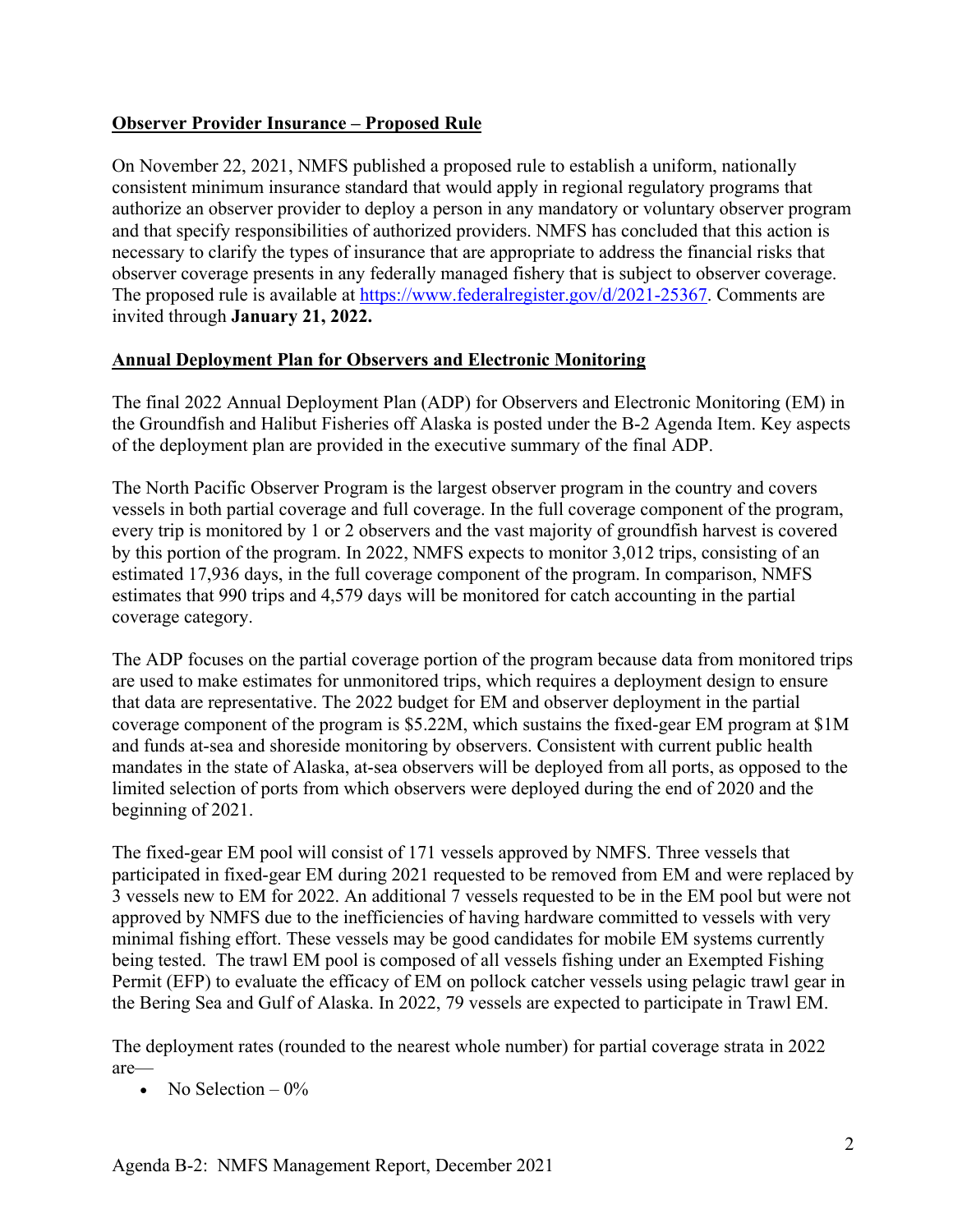- Hook-and-line  $-19\%$
- $Pot 17\%$
- Trawl vessels not participating in the EM EFP  $30\%$
- Fixed-Gear  $EM 30\%$
- Trawl EM EFP–100% at-sea EM; plus: 30% shoreside monitoring in GOA or 100% shoreside monitoring in BS

#### **Cost recovery Fee Percentages**

On November 30, 2021, NMFS published a notice providing the cost recovery fee percentages for the American Fisheries Act (AFA), Aleutian Islands Pollock (AIP), Amendment 80 (A80), and Community Development Quota (CDQ) Programs.

The fee percentage for the Amendment 80 program rose from 1.19% to 1.43%; the increase was a function of lower fishery ex-vessel value (-14.5%) and higher management and enforcement costs (3.4%) relative to 2020.

The fee percentage for the CDQ program decreased marginally from 0.84% to 0.83%. Both value and costs were slightly lower for 2021 relative to 2020.

The AFA Inshore sector percentage increased from 0.23% to 0.25%. Fishery ex-vessel value increased (7.7%) and management costs also increased (27.1%) resulting in a marginal increase in the fee percentage. Management cost increases are due to contract costs and more time spent on data management.

There were no pollock harvests in the Aleutian Islands Pollock program in 2021, therefore the fee percentage is 0%.

### **Integrated Fisheries Application (IFA) Project**

Numerous AKR staff and contractors in the Restricted Access Management Program, Information Services Division, and Sustainable Fisheries Division are engaged with project managers to develop an Integrated Fisheries Application (IFA). The primary goal of the IFA project is to streamline the fisheries management processes through the entire fishery lifecycle, and to create business processes for managing new permitting programs and changes to existing ones. This strategically aligned project will provide improved software tools, streamline process workflows, and ensure that we are using the appropriate business rules for all of our fishery permitting programs. We are in the process of developing a stakeholder engagement and communication plan to involve fishery participants that will be our external users of the new IFA. We will be using a phased approach to rollout the new application to users and will be providing periodic updates to over the coming 12 to 24 months.

At this time, the IFA team has completed the discovery phase where we gained organizational buyin from AKR leadership, identified subject matter experts (SME's), developed an engagement process between the business owners and programmers, defined the initial scope of the project and identified key constraints and risks. We have also conducted large, business process event mapping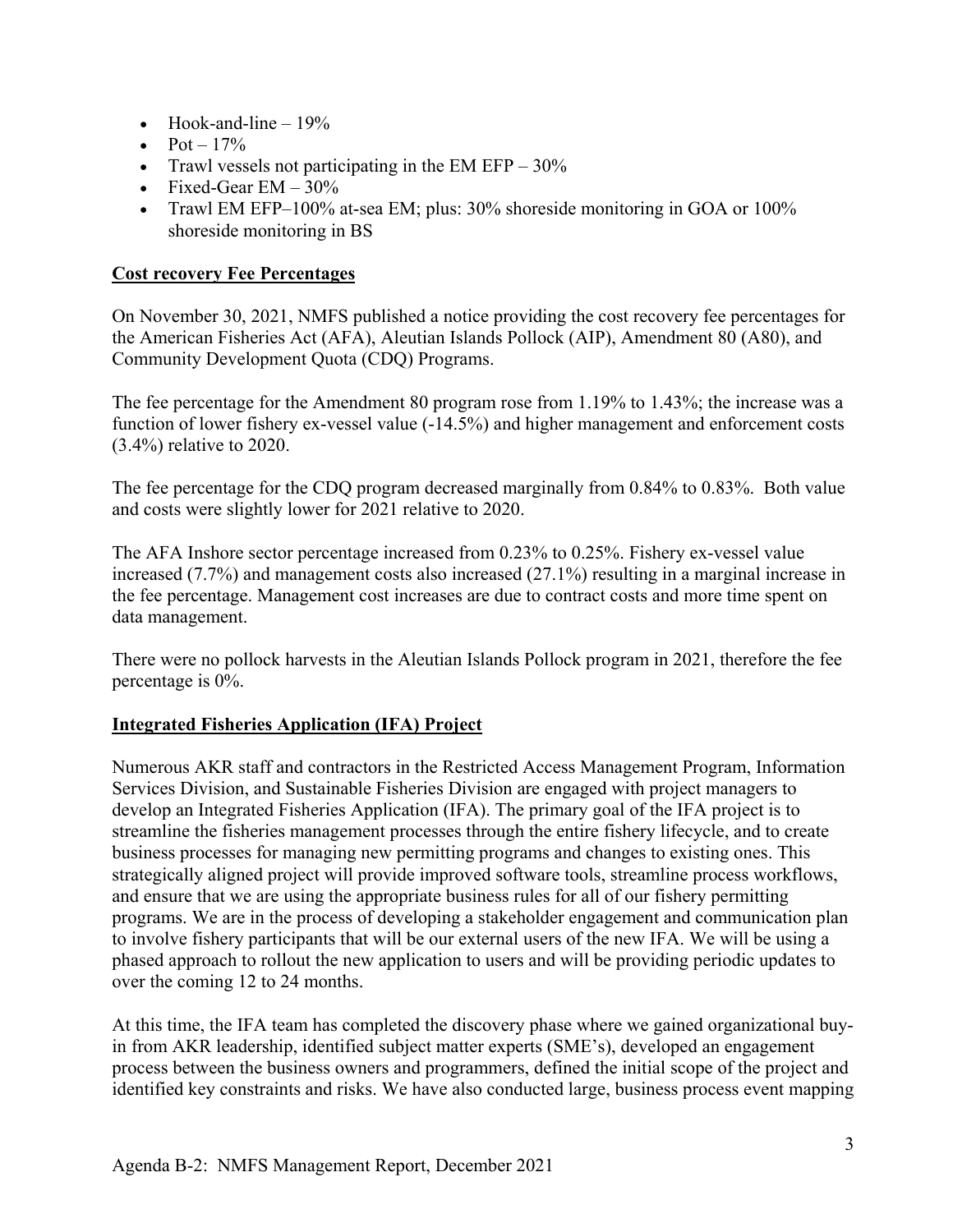sessions to gather requirements with SME's on all of the region's permitting programs and related processes such as cost recovery and groundfish allocations. Currently, a core design team has been formed and is composed of NMFS development staff along with NOAA contract staff as they conduct bounded context mapping of each management program which we understand to be the first stage of the software design process.

## **Aquaculture Opportunity Area Identification Process**

NOAA continues to work to implement Aquaculture Opportunity Areas (AOAs), as required by the May 2020 Executive Order (EO) on *Promoting American Seafood Competitiveness and Economic Growth*.

On November 16, 2021, [NOAA released two Atlases](https://www.noaa.gov/news-release/noaa-analyses-to-inform-aquaculture-siting-in-gulf-of-mexico-and-southern-california) compiling the best available science to inform the identification of AOAs in the Gulf of Mexico and Southern California. NOAA [previously identified these regions](https://www.fisheries.noaa.gov/feature-story/noaa-announces-regions-first-two-aquaculture-opportunity-areas-under-executive-order) for their potential to host sustainable commercial aquaculture development in the United States. Areas in the Atlases will have characteristics expected to support multiple types of aquaculture industries including finfish, shellfish, seaweed, or some combination.

NOAA would like to thank the stakeholders that joined listening sessions, provided public comments, and met with our staff as we work to determine the next region(s) of the country to focus our science-based, inclusive process to identify AOAs. NOAA is evaluating available resources in regional and headquarters offices to determine next steps and a timeline for moving forward in areas where interest was expressed during the public comment period. We remain committed to identifying AOAs as a science-based public process driven by stakeholder input.

# **Tribal Consultation Update**

In response to public testimony by tribal member or representatives to the Council at it's October 2021 meeting, NMFS invited testifiers to participate in two engagement sessions. NMFS has organized two virtual engagement opportunities to discuss halibut and salmon bycatch issues. The first virtual discussion session was held on November 29<sup>th</sup> to discuss halibut bycatch and the second will occur on January 11<sup>th</sup>, 2022 to discuss salmon bycatch. For further information about these sessions, contact Obren Davis at [obren.davis@noaa.gov.](mailto:obren.davis@noaa.gov)

In addition, NMFS staff, including Acting RA Doug Mecum, participated in a tribal consultation with members the Aleut Community of St. Paul Island and the Aleutian Pribilof Islands Association on November 24, 2021. A member of the Aleut Community of St. George Island was present but was not there to formally represent them. Representatives of these groups provided their perspectives and recommendations for the halibut ABM action, and NMFS provided information about the Council process, NMFS's decision-making process associated with fishery management actions, and the potential timeline for ABM implementation.

Alaska Regional Office fisheries Tribal Consultation information is available at: [https://www.fisheries.noaa.gov/alaska/consultations/alaska-fisheries-tribal-consultation](https://www.fisheries.noaa.gov/alaska/consultations/alaska-fisheries-tribal-consultation-documents-and-workgroup)[documents-and-workgroup.](https://www.fisheries.noaa.gov/alaska/consultations/alaska-fisheries-tribal-consultation-documents-and-workgroup)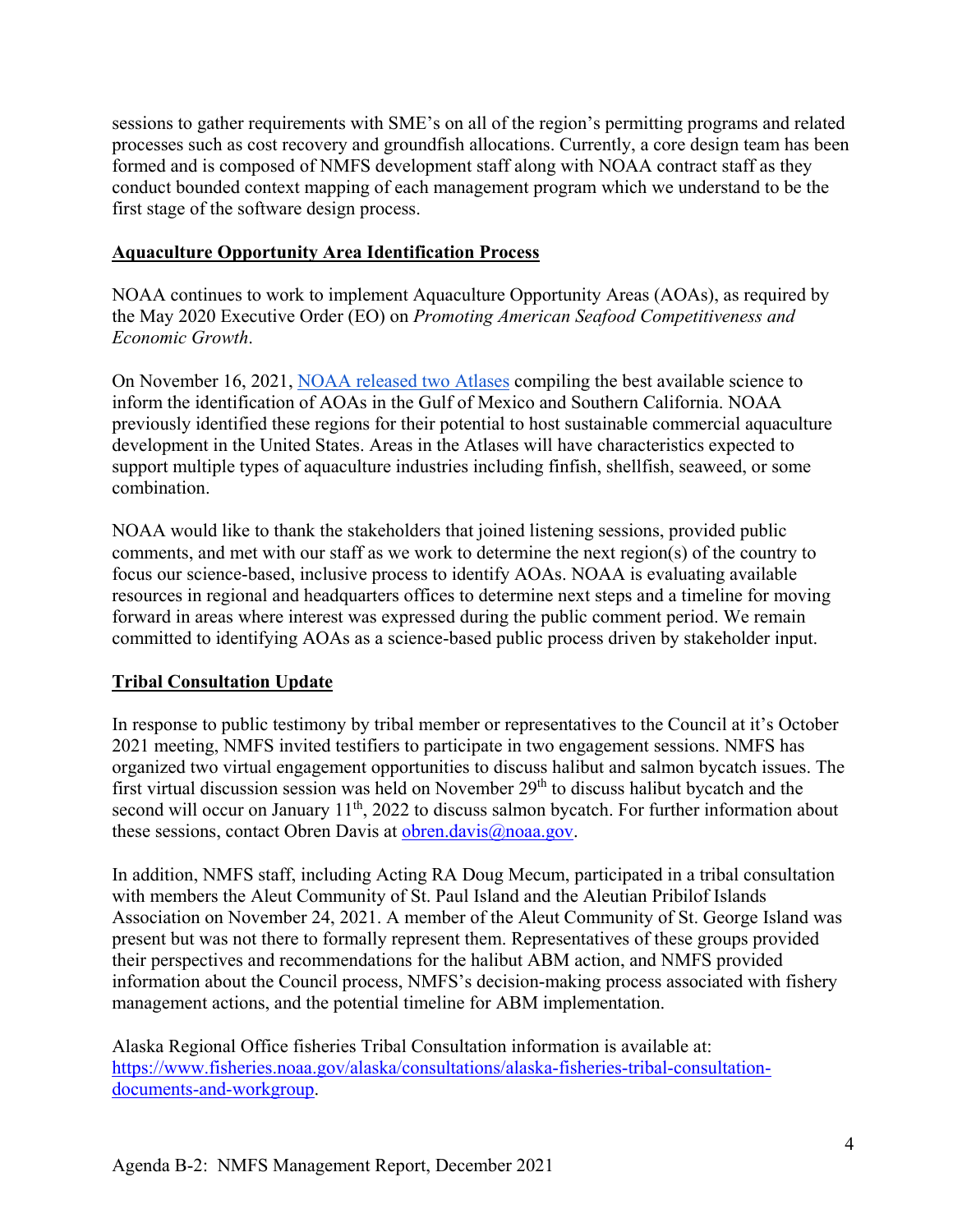## **GAF Report**

NMFS finalized the 2021 annual report on the use of Guided Angler Fish (GAF) in the charter halibut sector. The halibut Catch Sharing Plan authorizes annual transfers of commercial halibut individual fishing quota (IFQ) as GAF to qualified charter halibut permit holders for harvest by charter vessel anglers in Areas 2C and 3A. Using GAF, charter operators may offer charter anglers the opportunity to harvest up to two halibut of any size per day.

GAF use declined significantly in 2020, but returned to approximately 2019 levels for 2021. It is notable that the largest proportion of unused GAF since 2014, the first year of the program, occurred in 2021. The lease prices for GAF did increase, averaging \$5.20 per pound of IFQ. GAF use continues to be more common in Area 2C, where the majority of GAF permits are issued. However, self-leases of GAF, where a CHP holder transfer their own IFQ to GAF, are a more common arrangement in Area 3A. GAF Annual reports are available at: [https://www.fisheries.noaa.gov/resource/document/guided-angler-fish-gaf-program-annual-reports.](https://www.fisheries.noaa.gov/resource/document/guided-angler-fish-gaf-program-annual-reports)

### **List of Fisheries**

The [Draft 2022 List of Fisheries \(LOF\)](https://www.federalregister.gov/documents/2021/08/09/2021-16653/list-of-fisheries-for-2022) was published in the Federal Register on August 9, 2021. The LOF is published every year, although there are not always changes. For 2022, there is one category change proposed for the AK Bering Sea/Aleutian Islands Pacific rockfish trawl fishery to be downgraded from a category II (occasional interactions with marine mammals) to a category III (remote likelihood of/ no known interaction interactions with marine mammals). The AK Bering Sea, Aleutian Island rockfish trawl fishery had previously been classified as category II, based solely on a killer whale, GOA, BSAI transient mortality in 2012, however, there have been no recent incidences of M/SI between this fishery/stock. Aside from this change, there are several other minor changes being proposed in the form of additions, removals, and stock name updates of the "Marine Mammal Species and Stocks Incidentally Killed or Injured" assigned to various Alaskan fisheries.

The Protected Resources Division will contact the affected industry representatives to let them know of the change. List of Fishery Category II vessels are required to hold a Marine Mammal Authorization Program (MMAP) certification onboard while fishing, to carry observers when required, and are subject to take reduction plans if one is deemed necessary and there are funds to support it.

#### **Update on the Convention on the Conservation and Management of Pollock Resources in the Central Bering Sea (Doughnut Hole Convention)**

The virtual Annual Conference for the Central Bering Sea Pollock (Doughnut Hole) Convention recently concluded. The annual report will be provided to the Council as soon as it is available.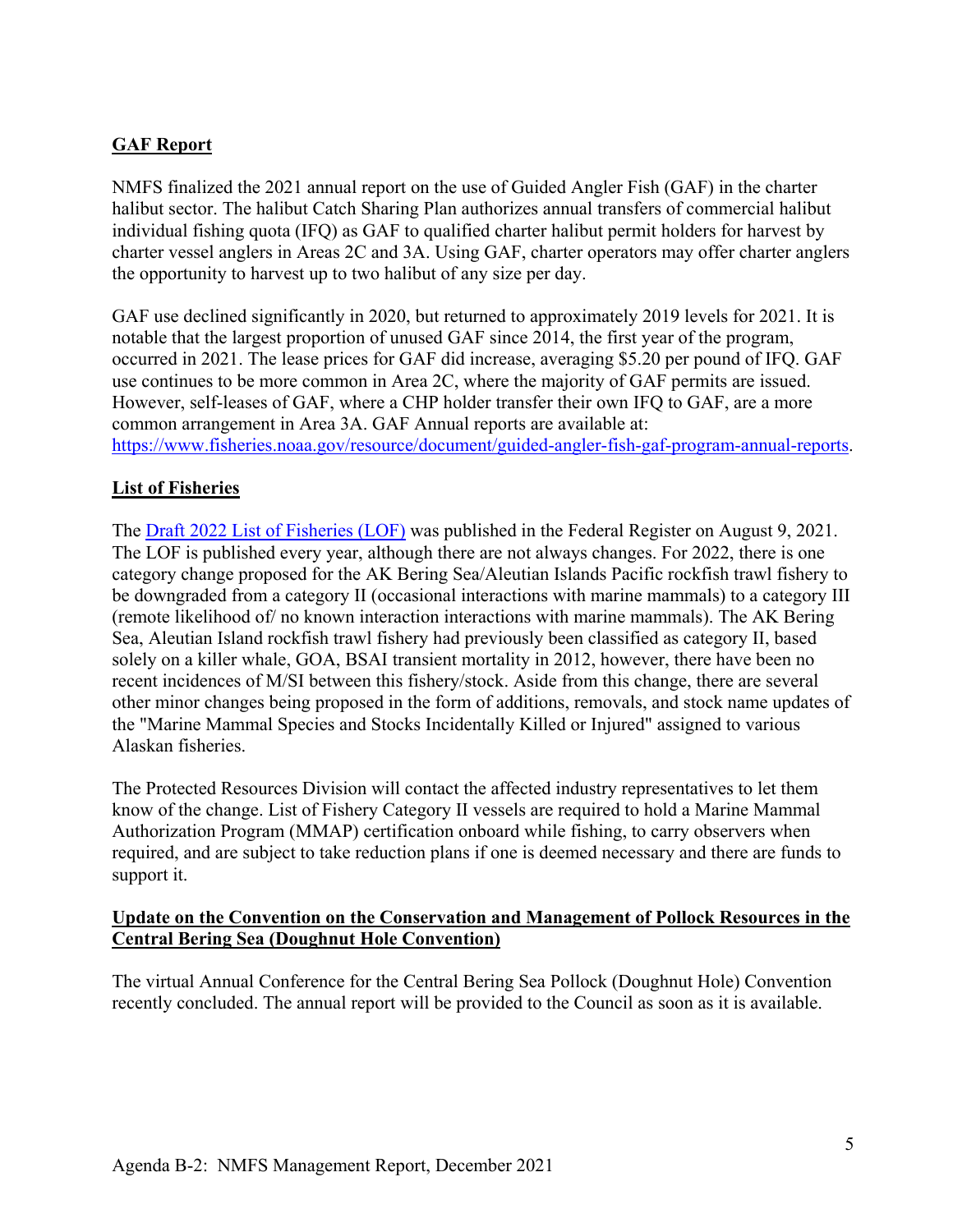## **NEPA**

Implementing regulations for the National Environmental Policy Act (NEPA) were revised in 2020 (40 CFR Part 1500) and include time and page limits for Environmental Assessments (EA) and Environmental Impact Statements (EIS) initiated under the updated regulations. Janet Coit, Assistant Administrator for NOAA Fisheries, has renewed a blanket waiver for such time and page limits for a one-year period from November 6, 2021 through November 5, 2022. The renewed waiver applies to all EAs and EISs initiated during that time period to support fishery management actions developed by the regional fishery management councils (Councils) pursuant to the requirements of the Magnuson-Stevens Fishery Conservation and Management Act (MSA), as well as several other specified circumstances outside the purview of the North Pacific Fishery Management Council.

The MSA authorizes the eight Councils to develop and recommend fishery management actions under statutory timelines initiated by Council action (section 304) that are neither controlled by NOAA nor the NEPA. Imposing time limits under NEPA to Councils' MSA actions would conflict with the Councils' statutory authorities. The renewed waiver has been granted to allow NMFS to develop a process that will satisfy the regulatory time limit requirements without infringing on the Councils' authorities under the MSA.

#### **Staff Changes**

**Dr. James W. Balsiger**, Alaska Regional Adminstrator, retired on November 30, 2021. To honor Jim's 46 years of service, the Regional Administrator Conference Room on the 4<sup>th</sup> floor of the Juneau Federal Buiding has been renamed in his honor.

During a virtual celebration on Monday November 29, 2021, Assistant Administrator Janet Coit, Deputy Assistant Administrator (DAA) for Regulatory Programs Sam Rauch, DAA for Operations Paul Doremus, and Chief Science Advisor Cisco Werner from headquarters, as well as West Coast Regional Administrator Barry Thom and Pacific Islands Regional Administrator Mike Tosatto spoke to Jim's long and storied career, his contributions to fisheries management, marine resource protection, and habitat, and his championing of NOAA Fisheries employees.

During his tenure, Jim held numerous leadership positions in NOAA Fisheries, including serving as Acting Assistant Administrator 2008-2010. He has been the regional administrator for the Alaska Regional Office since 2000.

**Robert (Doug) Mecum** is the Acting Regional Administrator while NOAA Fisheries works toward selecting a new regional administrator for the Alaska Region. Doug has been with the Alaska Region since 2005. Before that, he was Director of the Division of Commercial Fisheries for the Alaska Department of Fish and Game. He has served on many fisheries-related commissions and committees, including the North Pacific Fisheries Management Council, North Pacific Research Board, Pacific Salmon Commission, North Pacific Anadromous Fish Commission, Pacific States Marine Fisheries Commission, the Exxon Valdez Oil Spill Trustee Council, and the Marine Stewardship Council.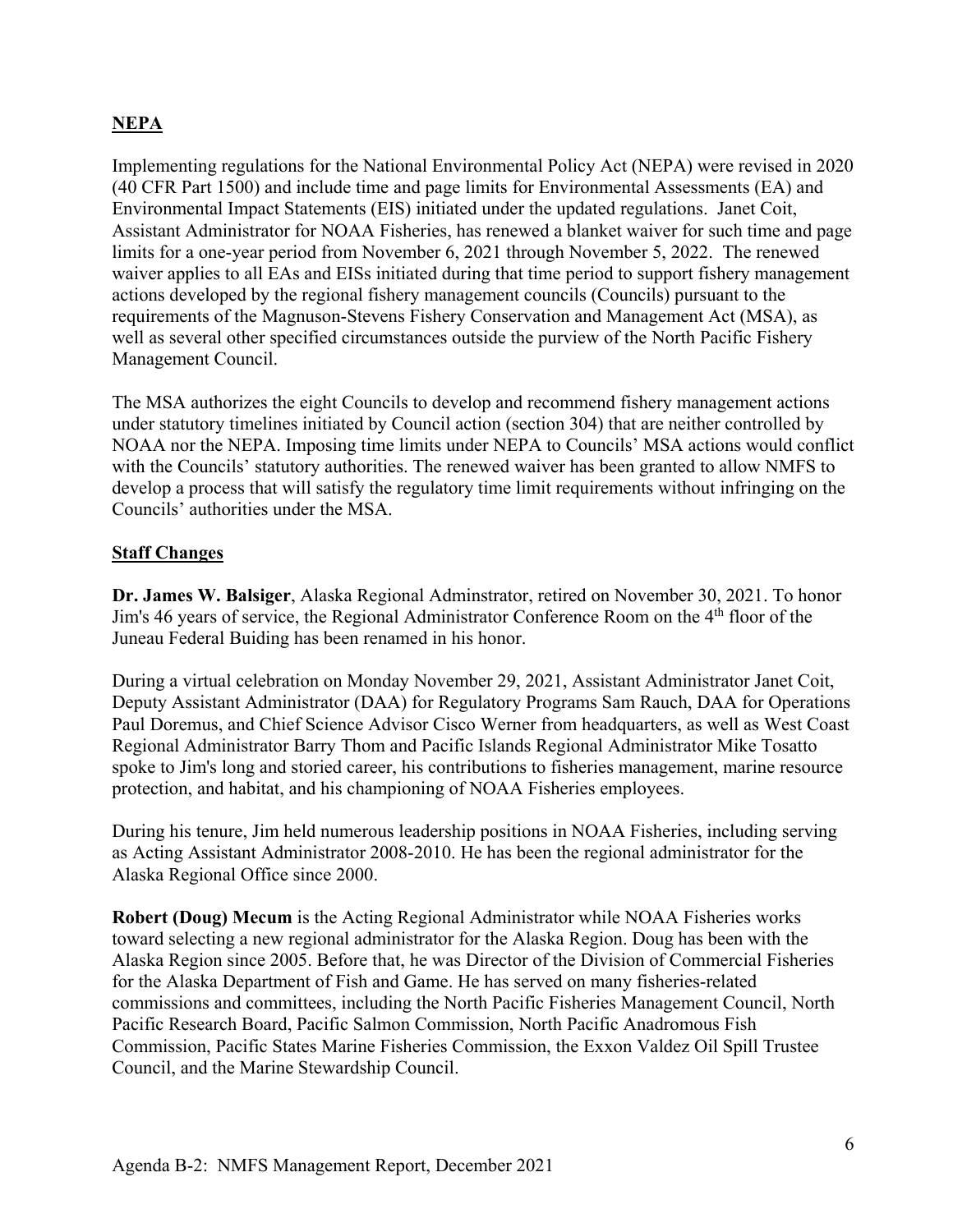**Jennifer Mondragon** will serve as Acting Deputy Regional Administrator starting January 1, 2022. Jennifer has worked for the Alaska Region since 2005 and has been a Supervisory Resource Management Specialist leading the catch analysis and data quality branch in the Sustainable Fisheries Division since 2007. She has also played a crucial role in the development and continuation of our AKR's Change Strategy Initiative.

#### Sustainable Fisheries

**Transfer -** Dr. Joseph Krieger has taken a new position within NOAA's Great Lakes Environmental Research Laboratory. We wish him well in his new position.

#### **Inseason Management Report**

Mary Furuness and Steve Whitney will provide the comprehensive end-of-year report.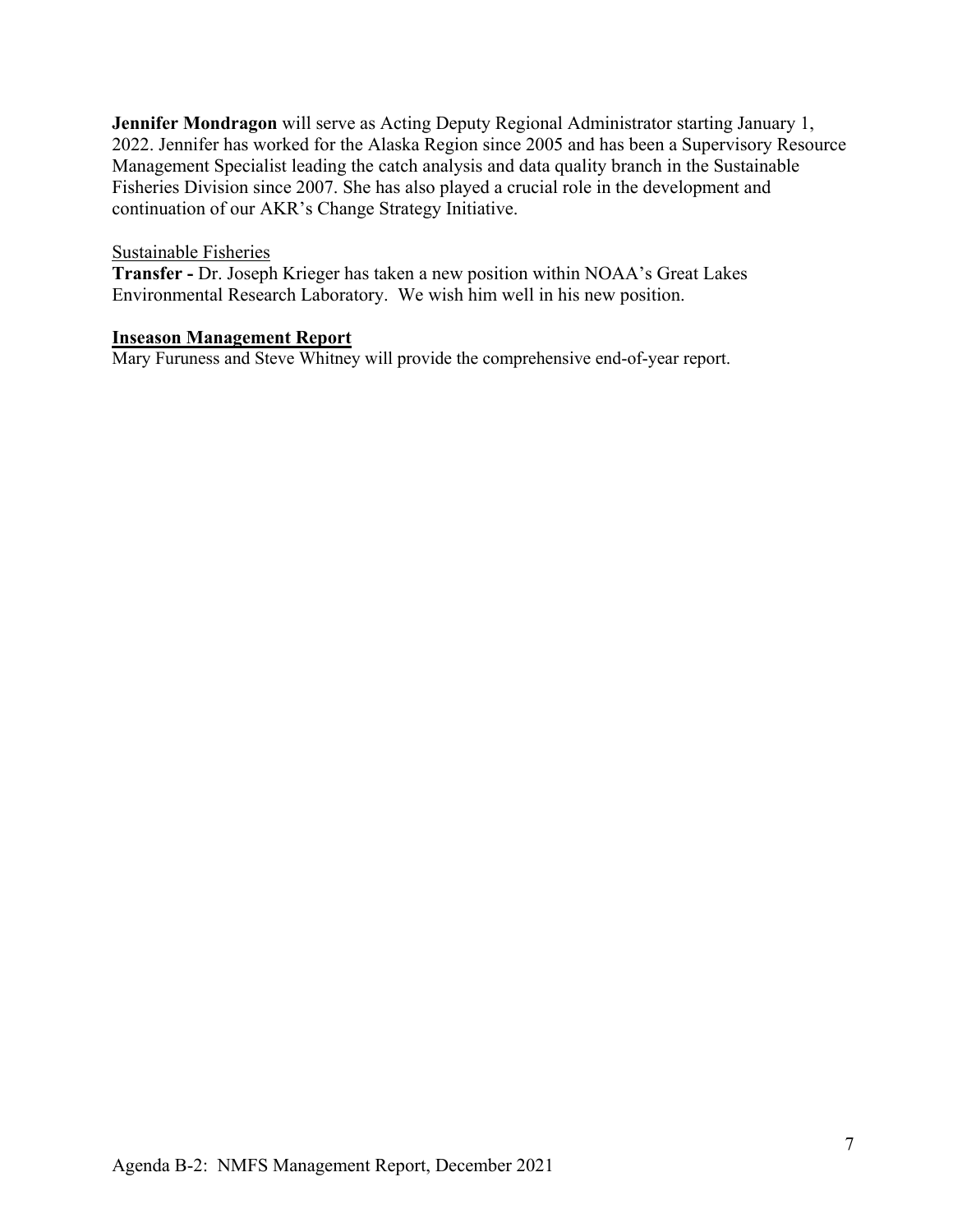|                                                                                                                                         |                                           |                                              |                                           |                              | <b>Attachment 1 -- Status of Regulatory Actions</b><br>Changes since Oct 2021 are noted in <b>Bold Red</b> EOC = End of Comment Period |                                                                                                       |                                                                       |                                                                                                                         |  |  |  |
|-----------------------------------------------------------------------------------------------------------------------------------------|-------------------------------------------|----------------------------------------------|-------------------------------------------|------------------------------|----------------------------------------------------------------------------------------------------------------------------------------|-------------------------------------------------------------------------------------------------------|-----------------------------------------------------------------------|-------------------------------------------------------------------------------------------------------------------------|--|--|--|
| <b>Action Status</b>                                                                                                                    | Lead<br>Council<br>and SF<br><b>Staff</b> | Date of<br>Council<br>Final<br><b>Action</b> | <b>Start</b><br>Regional<br><b>Review</b> | <b>Received</b><br>by GCAK   | <b>Transmittal</b><br>Date of<br><b>Action to</b><br><b>NMFS HQ</b><br>for Review                                                      | <b>Notice of</b><br><b>Availability</b><br>(FMP)<br><b>Published in</b><br><b>Federal</b><br>Register | <b>Proposed</b><br>Rule<br><b>Published</b><br>in Federal<br>Register | <b>Final Rule or</b><br><b>Notice of</b><br><b>Approval</b><br><b>Published in</b><br><b>Federal</b><br><b>Register</b> |  |  |  |
| <b>FMP</b> Amendments                                                                                                                   |                                           |                                              |                                           |                              |                                                                                                                                        |                                                                                                       |                                                                       |                                                                                                                         |  |  |  |
| Amendment 14 (Salmon)<br>Cook Inlet<br>Approved: August 12, 2021                                                                        | Duncan                                    | Armstrong December<br>2020                   | PR: 3/05/21<br>FR: 08/18/21               | PR: 3/05/21<br>FR: 08/20/21  | PR: 5/12/21<br>FR: 10/08/21                                                                                                            | May 18, 2021<br>86 FR 26888<br>EOC:7/19/21                                                            | June 4, 2021<br>86 FR 29977<br>EOC: 7/6/21                            | Nov 3, 2021<br>86 FR 60568<br><b>Effective:</b><br>12/03/21                                                             |  |  |  |
|                                                                                                                                         |                                           |                                              |                                           | <b>Regulatory Amendments</b> |                                                                                                                                        |                                                                                                       |                                                                       |                                                                                                                         |  |  |  |
| Remove GOA sablefish<br>IFQ pot tag and notary<br>requirements                                                                          | A.Miller                                  | N/A                                          | PR: 8/31/21<br>FR: 11/12/21               | PR: 8/31/21<br>FR: 11/12/21  | PR: 9/17/21<br>FR: 11/22/21                                                                                                            | N/A                                                                                                   | Oct 6, 2021<br>86 FR 55560<br><b>EOC:11/5/21</b>                      |                                                                                                                         |  |  |  |
| Gulf of Alaska; Proposed<br>2022 and 2023 Harvest<br>Specifications for<br>Groundfish                                                   | Cleaver<br>Davis                          | December<br>2021                             | PR: 10/18/21                              | PR: 10/21/21                 | PR: 11/15/21                                                                                                                           | N/A                                                                                                   | Dec 6, 2021<br>86 FR XXX<br><b>EOC: 1/5/22</b>                        |                                                                                                                         |  |  |  |
| Bering Sea and Aleutian<br>Islands: Proposed 2022<br>and 2023 Groundfish<br><b>Harvest Specifications</b>                               | <b>Stram</b><br>Whitney                   | December<br>2021                             | PR: 10/19/21                              | PR: 10/22/21                 | PR: 11/17/21                                                                                                                           | N/A                                                                                                   | Dec 3, 2021<br>86 FR 68608<br><b>EOC: 1/3/22</b>                      |                                                                                                                         |  |  |  |
| Amendment 121 to BSAI<br>FMP and Amendment 110<br>to GOA FMP to<br>Reclassify Sculpin;<br>Correction to Tables 10<br>and 11 to Part 679 | Smith                                     | N/A                                          | FR: 11/30/21                              | FR: 12/1/21                  |                                                                                                                                        | N/A                                                                                                   |                                                                       |                                                                                                                         |  |  |  |